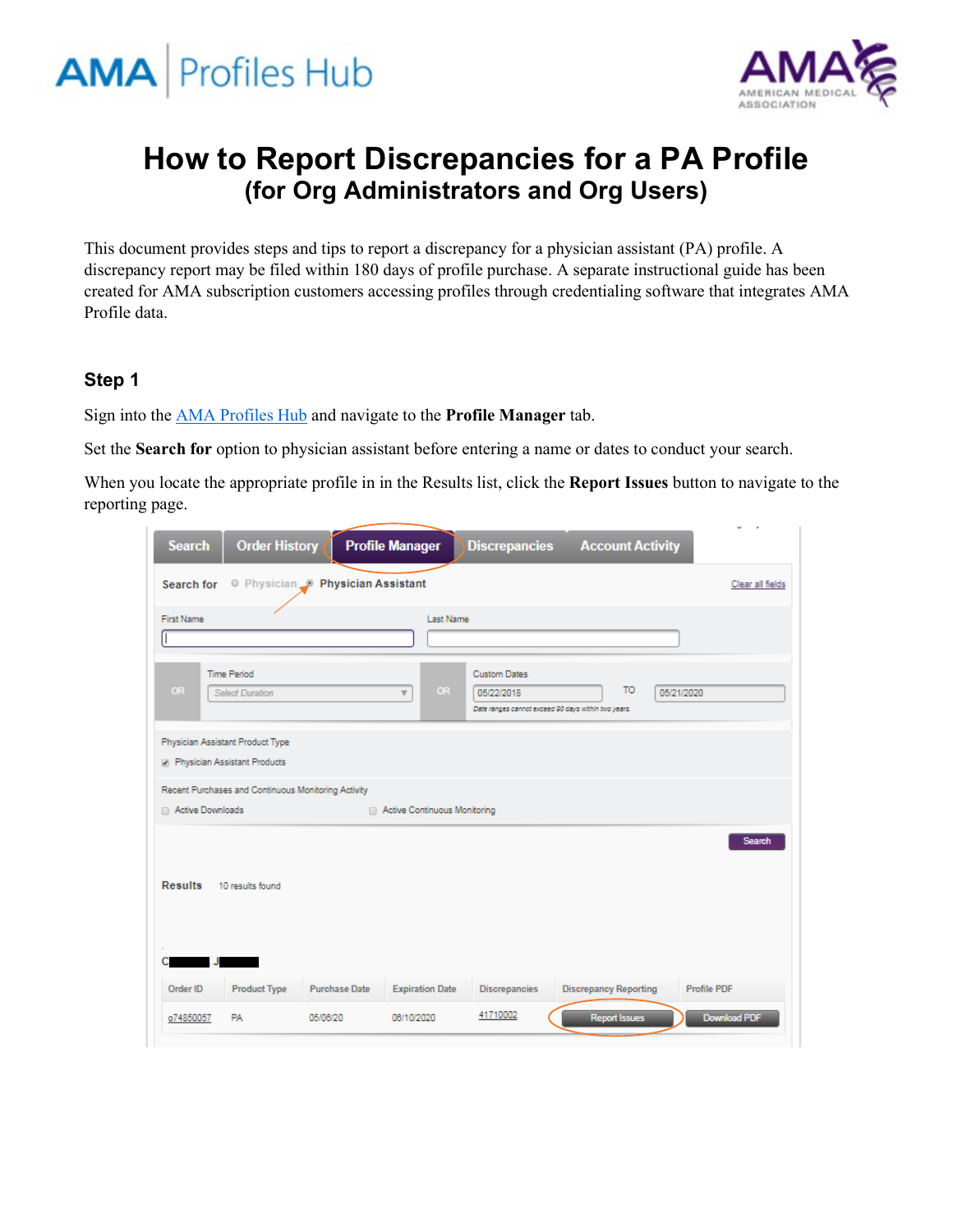Alternatively, you can also complete this step by signing into the Hub and navigating to the **Order History** tab.

Search for a profile by physician name, order number, or dates. In the filter section, check the Physician Assistant Profile option to narrow your results to PAs.

When you locate the appropriate profile in the results list, click the **Report** button associated with the profile to navigate to the reporting page.

|                                                                                                                                                                                             |                               |                                                                                          |                                     | Manage my account   |  |  |
|---------------------------------------------------------------------------------------------------------------------------------------------------------------------------------------------|-------------------------------|------------------------------------------------------------------------------------------|-------------------------------------|---------------------|--|--|
| <b>Order History</b><br><b>Search</b>                                                                                                                                                       | <b>Profile Manager</b>        | <b>Discrepancies</b>                                                                     | <b>Account Activity</b>             |                     |  |  |
|                                                                                                                                                                                             |                               |                                                                                          |                                     | Clear all fields    |  |  |
| <b>First Name</b><br><b>First Name</b>                                                                                                                                                      | Last Name<br><b>Last Name</b> | <b>OR</b>                                                                                | Order Number<br><b>Order Number</b> |                     |  |  |
| <b>Time Period</b><br>OR<br><b>Select Duration</b>                                                                                                                                          | OR.<br>$\checkmark$           | <b>Custom Dates</b><br>06/19/2018<br>Date ranges cannot exceed 90 days within two years. | TO.<br>06/18/2020                   |                     |  |  |
| Filter Orders by Product Type<br>nitial Physician Profile<br>□ Subscription Renewal<br>Reappointment Physician Profile<br>Continuous Monitoring Service<br>Physician Assistant Profile<br>ø |                               |                                                                                          |                                     |                     |  |  |
| Recent Purchases and Continuous Monitoring Activity<br>Active Downloads                                                                                                                     | Active Continuous Monitoring  |                                                                                          |                                     |                     |  |  |
| Search<br><b>Results</b><br>17 results returned                                                                                                                                             |                               |                                                                                          |                                     |                     |  |  |
| Order<br>Profile<br>Order<br>$ID =$<br>Date $\blacktriangledown$<br>$Name =$                                                                                                                | Product<br>$Type =$           | Report a<br><b>Discrepancies</b><br><b>Discrepancy</b>                                   | Continuous<br><b>Monitoring</b>     | Download<br>Profile |  |  |
| 06/16/20<br>o75600647                                                                                                                                                                       | <b>PA</b>                     | 44610004<br>Report                                                                       | Not Available                       | Download            |  |  |

## **Quick Tip: Generating a results list of all ordered profiles**

If you do not want to search by a name or dates, you can keep all search fields and filters blank and click the **Search** button to get a full results list of all profiles ordered. This tip works in both the **Profiles Manager** and **Order History** tabs.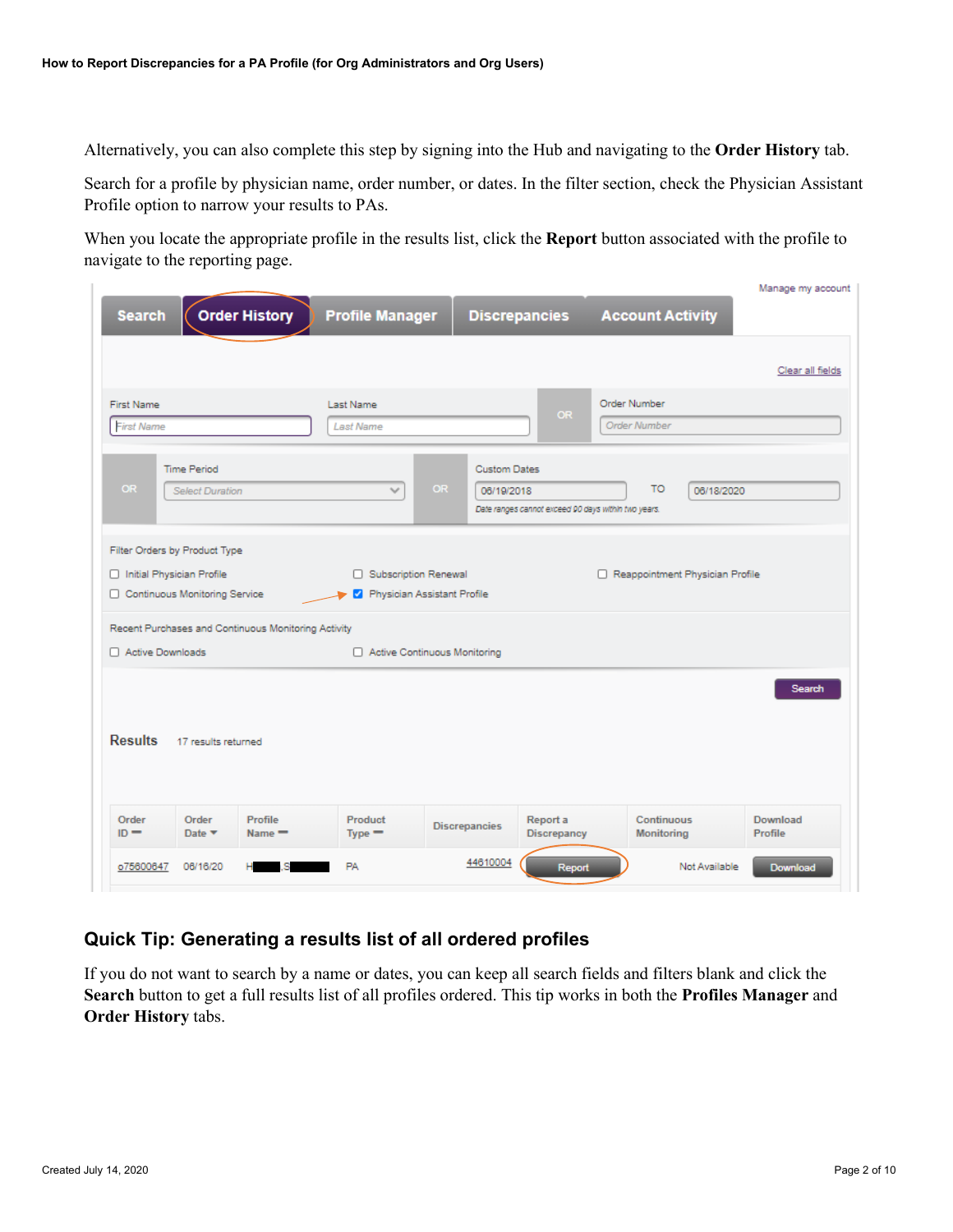Once in the discrepancy form, enter your contact phone number, and follow the instructions. Use the selection boxes to choose the items for which you want to report a discrepancy, then click **Continue**.

|                                                               | <b>Search</b>               | <b>Order History</b>                                                                                                                                                                                                                                                                                                                        | <b>Profile Manager</b> |                        | <b>Discrepancies</b>                         | <b>Account Activity</b>                                                                                                                                    |  |  |
|---------------------------------------------------------------|-----------------------------|---------------------------------------------------------------------------------------------------------------------------------------------------------------------------------------------------------------------------------------------------------------------------------------------------------------------------------------------|------------------------|------------------------|----------------------------------------------|------------------------------------------------------------------------------------------------------------------------------------------------------------|--|--|
|                                                               |                             | <b>Discrepancy Report Form</b><br>The following report is against a PA Profile for June<br>The profile was ordered on May 6, 2020 in order o74850057.                                                                                                                                                                                       |                        |                        |                                              |                                                                                                                                                            |  |  |
| * Indicates required field.<br>Submit Discrepancy<br>< Cancel |                             |                                                                                                                                                                                                                                                                                                                                             |                        |                        |                                              |                                                                                                                                                            |  |  |
|                                                               | <b>Reporter Information</b> | Please confirm your contact information is correct.                                                                                                                                                                                                                                                                                         |                        |                        |                                              |                                                                                                                                                            |  |  |
|                                                               | Contact First Name*         |                                                                                                                                                                                                                                                                                                                                             |                        | Contact Last Name*     |                                              |                                                                                                                                                            |  |  |
|                                                               | alan                        |                                                                                                                                                                                                                                                                                                                                             |                        | pangborn               |                                              |                                                                                                                                                            |  |  |
|                                                               | Contact Phone Number*       |                                                                                                                                                                                                                                                                                                                                             |                        | Contact Email Address* |                                              |                                                                                                                                                            |  |  |
|                                                               | ** 8006652882               |                                                                                                                                                                                                                                                                                                                                             |                        |                        | alanpangborn@dispostable.com                 |                                                                                                                                                            |  |  |
|                                                               |                             | How to Use This Discrepancy Reporting Form<br>1. Use the following list to select those sections of the AMA Profile that require a change.<br>2. After clicking Continue, the Hub will open one section at a time. When a section opens, enter data as needed.<br>3. To move to a new section, click the current section's Continue button. |                        |                        |                                              | 4. If a section opens and you realize a change is not required, click the circled X at the top right of that section to remove it from your report.        |  |  |
|                                                               |                             | Review carefully, then click the Submit Discrepancy button.                                                                                                                                                                                                                                                                                 |                        |                        |                                              | 5. After you complete your last selected section, the Hub will provide a final opportunity for you to review all changes that you entered in each section. |  |  |
|                                                               | Address Change              |                                                                                                                                                                                                                                                                                                                                             |                        |                        | Rame Change                                  |                                                                                                                                                            |  |  |
|                                                               | State License(s)            |                                                                                                                                                                                                                                                                                                                                             |                        |                        | AAPA Membership                              |                                                                                                                                                            |  |  |
|                                                               | Date of Birth<br>≘          |                                                                                                                                                                                                                                                                                                                                             |                        |                        | Major Professional Activity                  |                                                                                                                                                            |  |  |
|                                                               | ▣                           | Educational Institution and Graduation Year<br>Self-Reported Practice Specialty                                                                                                                                                                                                                                                             |                        |                        | NCCPA Number<br><b>Clinical Work Setting</b> |                                                                                                                                                            |  |  |
|                                                               | <b>Continue</b>             |                                                                                                                                                                                                                                                                                                                                             |                        |                        |                                              |                                                                                                                                                            |  |  |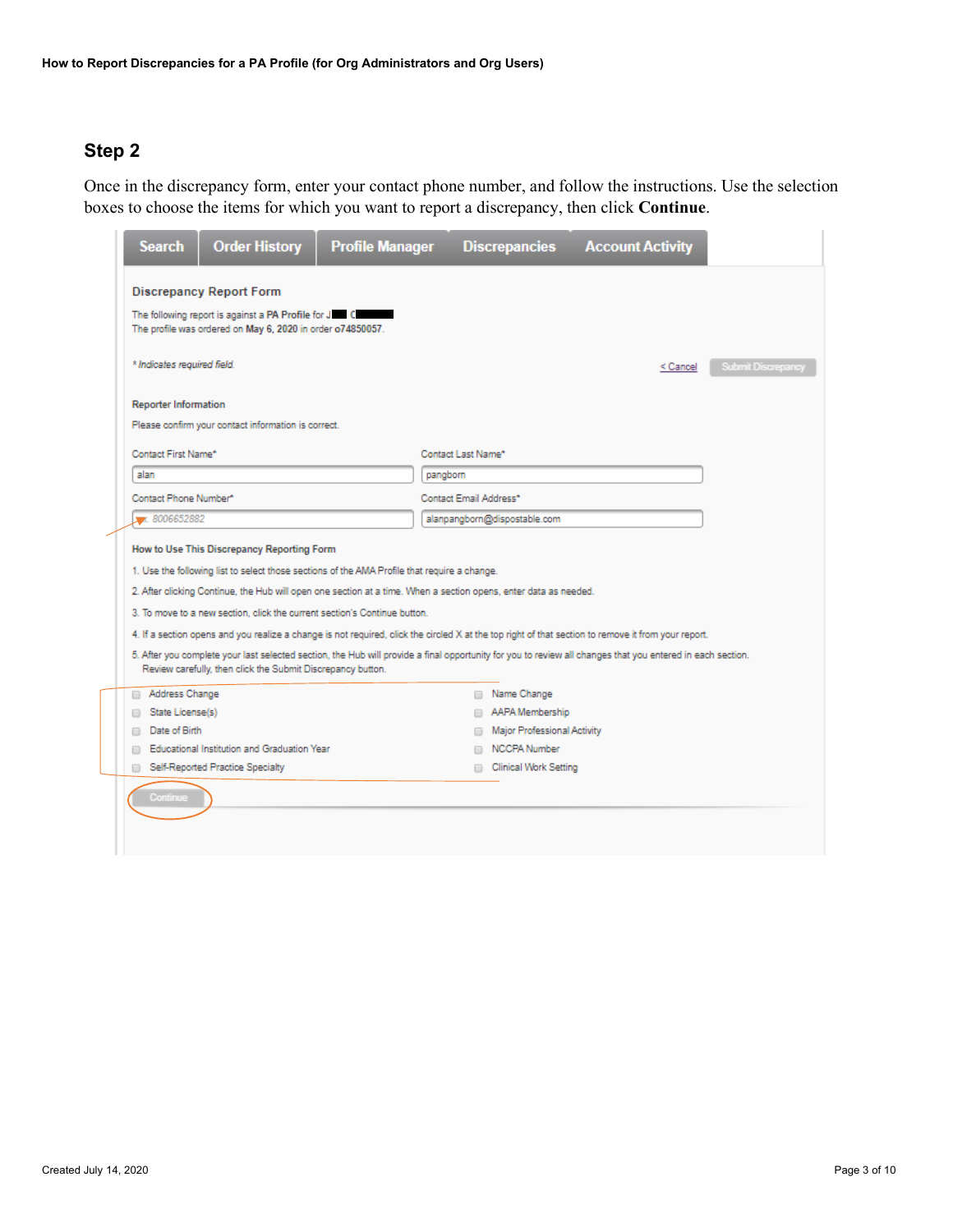Required fields are marked with an asterisk and must be completed if you wish to advance to the next section.

After entering all information for a section, click **Continue**. You can review the content before submission or click back into previous sections, if needed.

| Note the<br>asterisks<br>for required | <b>NCCPA Number</b>           |                                                                                                                                                                                                              |
|---------------------------------------|-------------------------------|--------------------------------------------------------------------------------------------------------------------------------------------------------------------------------------------------------------|
|                                       | Enter the PA NCCPA ID number. |                                                                                                                                                                                                              |
|                                       | NCCPA Number*                 |                                                                                                                                                                                                              |
|                                       | Year Granted or<br>Regained   | Select Year V                                                                                                                                                                                                |
| fields.                               | <b>Certification Status</b>   | $\bigcirc$ Active $\bigcirc$ Inactive                                                                                                                                                                        |
|                                       |                               | This section is for making clarifications and adding additional information. It is not for entering additional discrepancies. Please<br>reference the corresponding section to add additional discrepancies. |
|                                       | Additional<br>Information     |                                                                                                                                                                                                              |
|                                       |                               | Continue                                                                                                                                                                                                     |

#### **Quick Tip: Completing the State License section**

This section begins by asking you to select whether information needs to be added or existing information needs to be removed from the profile. When asking that information be removed, include each piece of data in the profile section that you believe should be removed.

Multiple entries can be made for the State License section of the report. A maximum of 10 entries can be made by clicking the button that allows you to update an additional data point.

| Choose one:                      |                                                                                                                                                                                                              |
|----------------------------------|--------------------------------------------------------------------------------------------------------------------------------------------------------------------------------------------------------------|
|                                  | ○ Add or Edit a License ○ Remove a License<br>Please update the following fields with the state license data you expect to see on the PA's Profile.                                                          |
|                                  |                                                                                                                                                                                                              |
| Issuing State*                   | Select State License Boards                                                                                                                                                                                  |
| License Number*                  |                                                                                                                                                                                                              |
| <b>Profession Type</b>           | <b>PA</b>                                                                                                                                                                                                    |
| <b>Expiration Date</b>           | <b>MM/DD/YYYY</b>                                                                                                                                                                                            |
|                                  | This section is for making clarifications and adding additional information. It is not for entering additional discrepancies. Please<br>reference the corresponding section to add additional discrepancies. |
| <b>Additional</b><br>Information |                                                                                                                                                                                                              |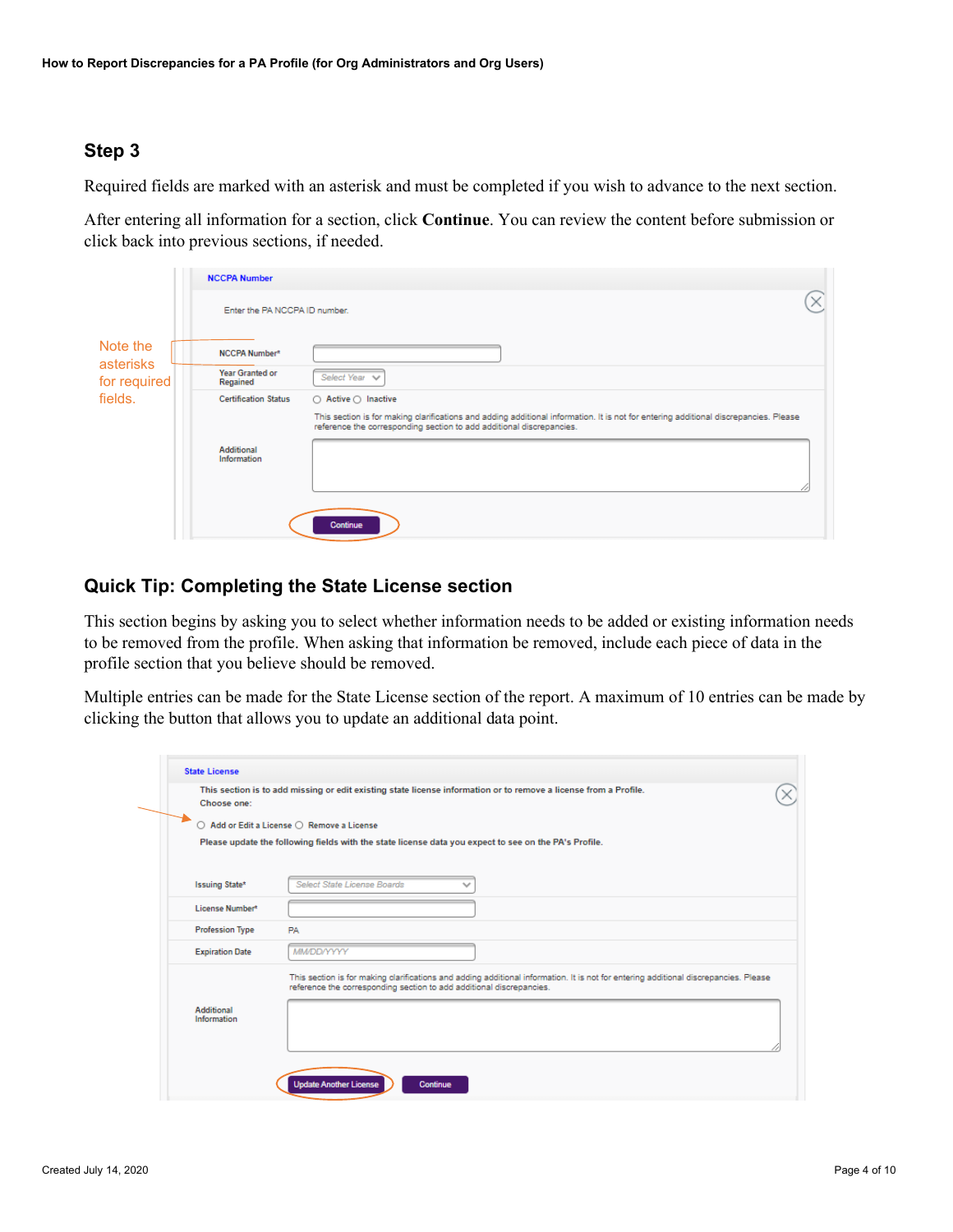#### **Quick Tip: Removing a section from your report**

There are two ways to remove a section that you selected for your report:

- Click the X button in the top right corner of the section you are working in
- Deselect the section from the check box menu at the top of the form, then click continue

| <b>AAPA Membership</b>                                                                                                                                                                                                                                                           |                                                                                                                                     |                             |  |  |  |  |  |
|----------------------------------------------------------------------------------------------------------------------------------------------------------------------------------------------------------------------------------------------------------------------------------|-------------------------------------------------------------------------------------------------------------------------------------|-----------------------------|--|--|--|--|--|
|                                                                                                                                                                                                                                                                                  | Indicate how AAPA membership status should appear on the Profile for Stacy Hanson by selecting one of the following status options. | $\times'$                   |  |  |  |  |  |
| <b>AAPA Membership</b><br>O Member O Non-Member<br><b>Status</b><br>This section is for making clarifications and adding additional information. It is not for entering additional discrepancies. Please<br>reference the corresponding section to add additional discrepancies. |                                                                                                                                     |                             |  |  |  |  |  |
| <b>Additional</b><br>Information                                                                                                                                                                                                                                                 |                                                                                                                                     |                             |  |  |  |  |  |
|                                                                                                                                                                                                                                                                                  | Continue                                                                                                                            |                             |  |  |  |  |  |
|                                                                                                                                                                                                                                                                                  | or                                                                                                                                  |                             |  |  |  |  |  |
| Sections chosen                                                                                                                                                                                                                                                                  | Address Change                                                                                                                      | □ Name Change               |  |  |  |  |  |
| can be easily                                                                                                                                                                                                                                                                    | State License(s)                                                                                                                    | AAPA Membership             |  |  |  |  |  |
| deselected by                                                                                                                                                                                                                                                                    | <b>Date of Birth</b>                                                                                                                | Major Professional Activity |  |  |  |  |  |
| unchecking a                                                                                                                                                                                                                                                                     | Educational Institution and Graduation Year<br>$\mathcal{L}$                                                                        | □ NCCPA Number              |  |  |  |  |  |
|                                                                                                                                                                                                                                                                                  | Self-Reported Practice Specialty<br>$\Box$                                                                                          | Clinical Work Setting       |  |  |  |  |  |
| checked box                                                                                                                                                                                                                                                                      | Continue                                                                                                                            |                             |  |  |  |  |  |

If you have filled out any information, you will be prompted that any information you entered will be deleted if you continue to close the section.

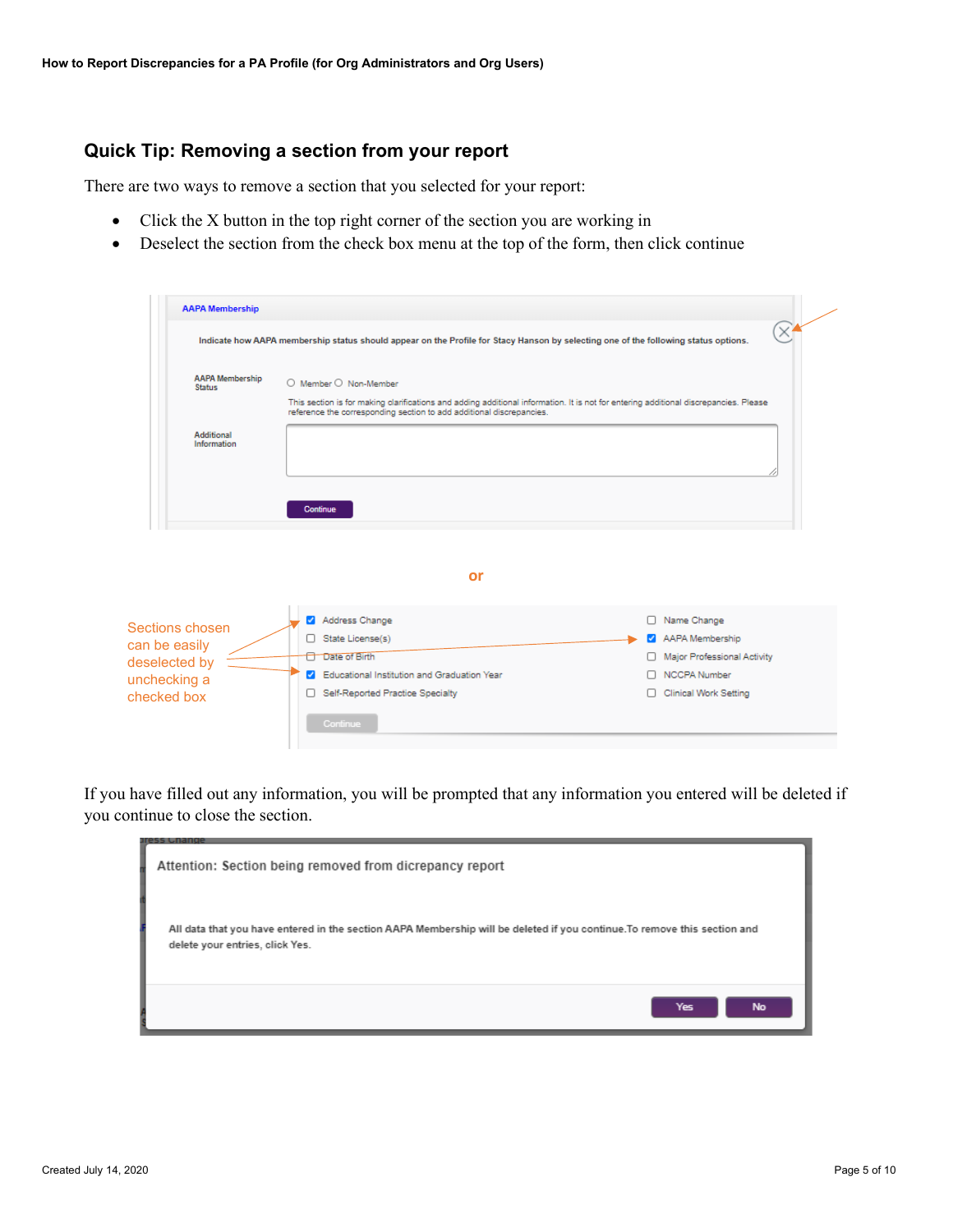#### **Quick Tip: Adding a section to your report**

To add a section after starting the form, check the section from the menu at the top of the form and click **Continue**.

|                               | Address Change                                |      | Name Change                        |
|-------------------------------|-----------------------------------------------|------|------------------------------------|
| <b>Additional sections</b>    | State License(s)                              |      | AAPA Membership                    |
| can be easily                 | Date of Birth                                 | L 1. | <b>Major Professional Activity</b> |
| selected by                   | C Educational Institution and Graduation Year |      | NCCPA Number                       |
| checking any<br>unchecked box | Self-Reported Practice Specialty              |      | <b>Clinical Work Setting</b>       |
|                               | <b>Continue</b>                               |      |                                    |

### **Quick Tip: Providing documentation for a name change request**

Supporting documentation is required only when requesting a PA name be changed. Click the **Learn how** link for instructions on how to deliver the necessary documentation to AMA.

| Name Change                   |                                                                                                                                                                                                                                                                                                                                  |
|-------------------------------|----------------------------------------------------------------------------------------------------------------------------------------------------------------------------------------------------------------------------------------------------------------------------------------------------------------------------------|
|                               | Use this section to update the name, credentials, and/or suffix for S<br>$\mathbf{H}$<br>If a change to only the credentials and/or suffix is needed, the PA's name must still be entered in the appropriate fields.<br>Feel free to note in the Additional Information field that you are not requesting an update to the name. |
|                               | You must submit supporting documentation for a name change. Learn how                                                                                                                                                                                                                                                            |
| PA First Name*                |                                                                                                                                                                                                                                                                                                                                  |
| PA Last Name*                 |                                                                                                                                                                                                                                                                                                                                  |
| <b>PA Middle Name</b>         |                                                                                                                                                                                                                                                                                                                                  |
| <b>PA Credentials</b>         |                                                                                                                                                                                                                                                                                                                                  |
| <b>PA Suffix</b>              |                                                                                                                                                                                                                                                                                                                                  |
|                               | This section is for making clarifications and adding additional information. It is not for entering additional discrepancies. Please<br>reference the corresponding section to add additional discrepancies.                                                                                                                     |
| <b>Additional Information</b> |                                                                                                                                                                                                                                                                                                                                  |
|                               | Continue                                                                                                                                                                                                                                                                                                                         |

#### **Quick Tip: Choosing an educational institution name**

When making updates to the **Educational Institution and Graduation Year** section, it should be noted that an AMA Profile lists only the most current name of schools.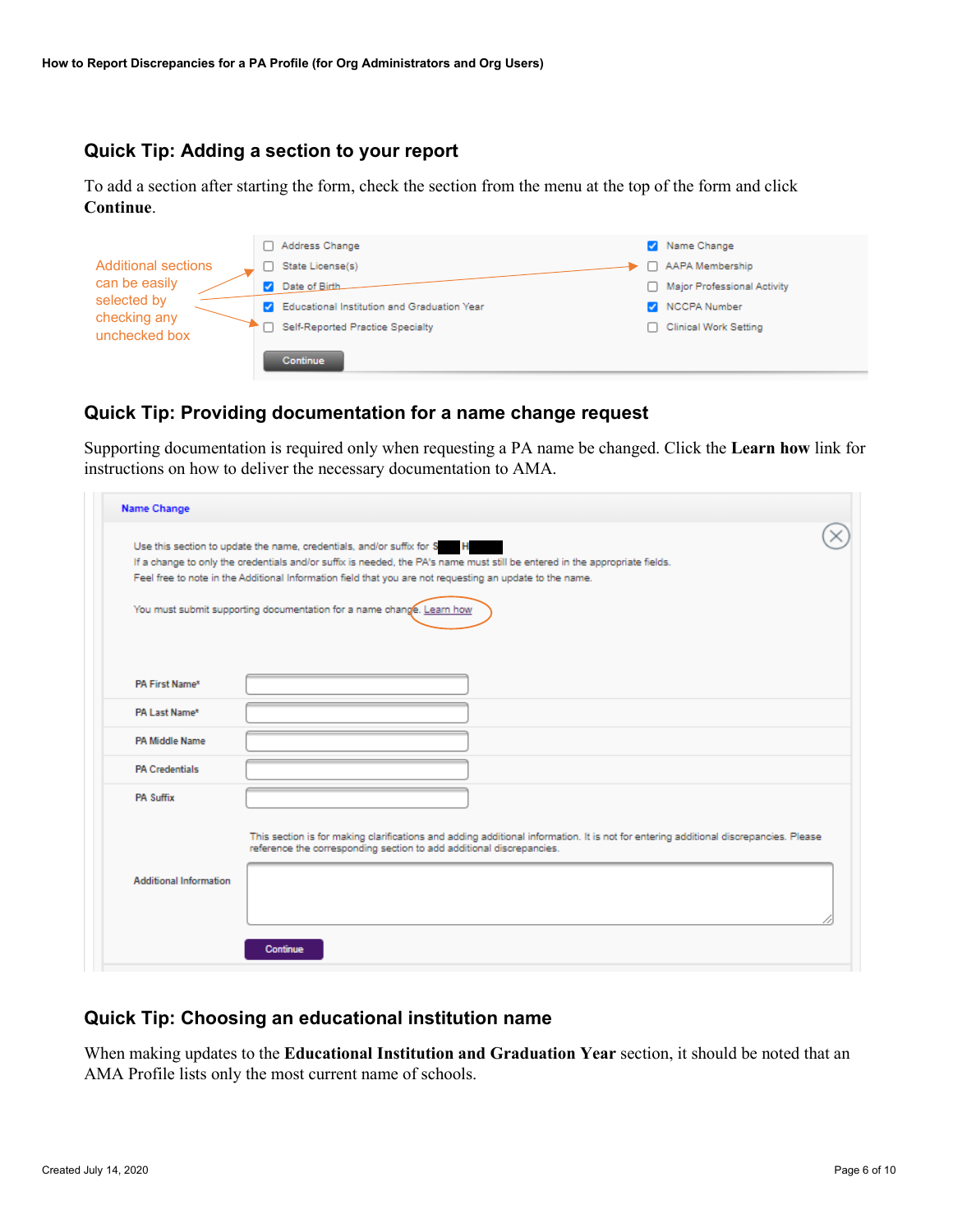When you reach the final section of your form and click **Continue**, you will be prompted to review all information that you entered. Click **Review Now** within that pop-up box to gain access to all sections you updated and complete your review.



Submit your form by clicking the **Submit Discrepancy** button at the bottom of the page.

| <cant< td=""><td>Submit Disconnection</td></cant<> | Submit Disconnection |
|----------------------------------------------------|----------------------|
|                                                    |                      |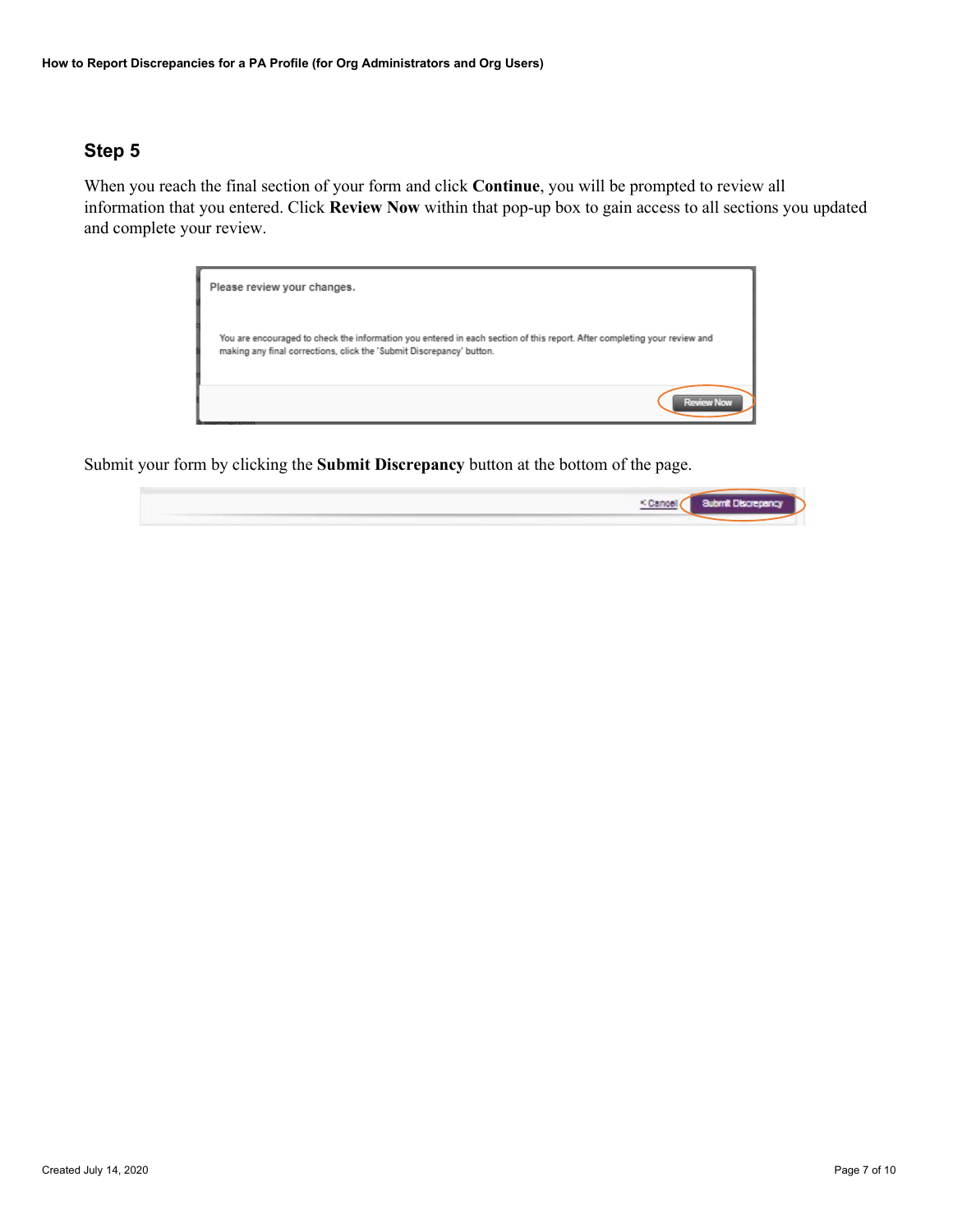A summary page will open, providing a discrepancy report identification number and report details.



An email confirming your discrepancy report submission will also be sent to the address provided in the contact information section of your form. This email also summarizes details of your report.

| <b>AMA</b> Profiles Hub                                                                  |                     | A R R CLC LAT VID                                                                                               |
|------------------------------------------------------------------------------------------|---------------------|-----------------------------------------------------------------------------------------------------------------|
| Dear alan pangborn.                                                                      |                     |                                                                                                                 |
| within 30 business days. At that time, details of the resolution will be emailed to you. |                     | Thank you for filing a discrepancy report in connection to an AMA profile. You may expect a resolution          |
| by clicking the following link:                                                          |                     | Information regarding the discrepancy report is summarized in this email and accessible within AMA Profiles Hub |
|                                                                                          |                     | https://commerce-test.ama-assn.org/amaprofiles/account/discrepancyResult.jsp?drld=44410007                      |
| Discrepancy report number:                                                               | : 44410007          |                                                                                                                 |
| Discrepancy report date:                                                                 | 06/10/2020          |                                                                                                                 |
| Profiles user name:                                                                      | D                   |                                                                                                                 |
| Provider name:                                                                           | alan pangborn<br>÷. |                                                                                                                 |
| Product type:                                                                            | : PA Profile        |                                                                                                                 |
| Order number:                                                                            | : 674430613         |                                                                                                                 |
| Order date:                                                                              | : 04/14/2020        |                                                                                                                 |
|                                                                                          |                     |                                                                                                                 |
| <b>Discrepancy Report Details</b><br>State License(s)                                    |                     |                                                                                                                 |
| Item                                                                                     |                     | Correction                                                                                                      |
| State License 1                                                                          |                     |                                                                                                                 |
| License Number                                                                           |                     | 17                                                                                                              |
| Remove Licence                                                                           |                     | Yes                                                                                                             |
| <b>State Expiration Date</b>                                                             |                     | 06/25/2020                                                                                                      |
| <b>Issuing State</b>                                                                     |                     | DF.                                                                                                             |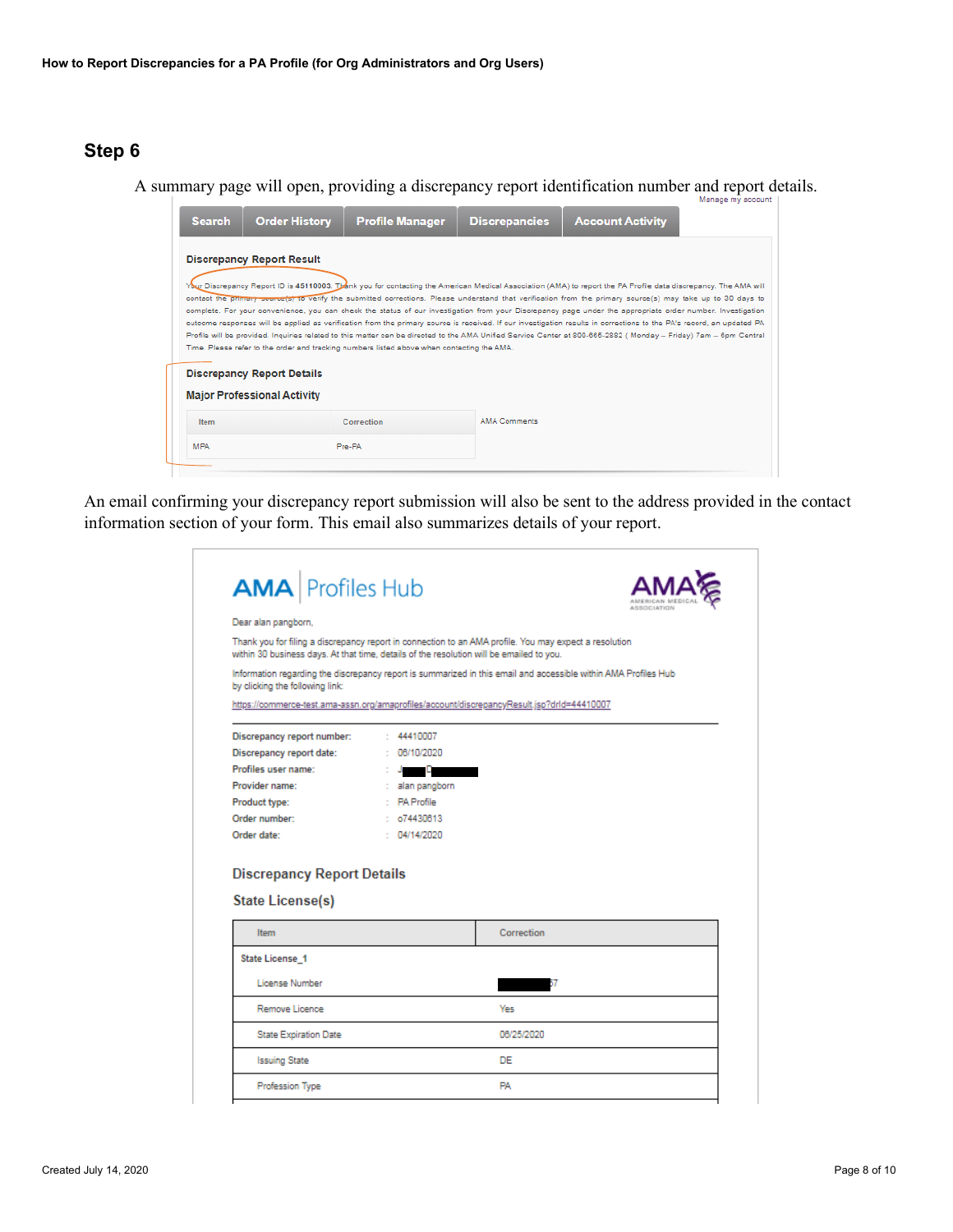To check on the status of your submitted report, navigate to the **Discrepancies** tab and filter by name, order number, or discrepancy ID number.

| <b>Account Activity</b><br><b>Order History</b><br><b>Profile Manager</b><br><b>Discrepancies</b><br><b>Search</b><br>This section of AMA Profiles Hub provides the status of and access to discrepancy reports you have filed.<br>If you wish to report a new discrepancy, follow these steps:<br>1. Click the Profile Manager tab or the Order History tab.<br>(Subscription customers accessing profiles through credentialing software that integrates AMA data must click the Order History tab and set the "search for" option<br>to "AMA Profiles Connect orders.")<br>2. Search for the clinician profile for which you wish to report a discrepancy.<br>3. Click the Report button.<br>Filter by:<br>First Name<br><b>Last Name</b><br>Show<br>Submitted<br><b>First Name</b><br><b>Last Name</b><br><sup>2</sup> In Progress<br>Order Number<br>Discrepancy Number<br>□ Completed<br><b>Order Number</b><br><b>Discrepancy Number</b><br>Search<br><b>Recent Reports</b><br><b>Discrepancy</b><br><b>Order Number</b><br><b>Date Reported</b><br><b>Reported By</b><br><b>Status</b><br><b>Number</b><br>06/22/20<br>Submitted<br>o73960698<br>pangborn, alan<br>44910005<br>06/22/20<br>Submitted<br>44910004<br>o74890163<br>pangborn, alan<br>06/22/20<br>Submitted<br>44910003<br>o74830151<br>pangborn, alan<br>06/22/20<br>Submitted<br>44910002<br>o74430038<br>pangborn, alan<br>Submitted<br>06/18/20<br>44710007<br>o75600647<br>king, crimson |  |  |  |  |  | Manage my account |  |  |
|--------------------------------------------------------------------------------------------------------------------------------------------------------------------------------------------------------------------------------------------------------------------------------------------------------------------------------------------------------------------------------------------------------------------------------------------------------------------------------------------------------------------------------------------------------------------------------------------------------------------------------------------------------------------------------------------------------------------------------------------------------------------------------------------------------------------------------------------------------------------------------------------------------------------------------------------------------------------------------------------------------------------------------------------------------------------------------------------------------------------------------------------------------------------------------------------------------------------------------------------------------------------------------------------------------------------------------------------------------------------------------------------------------------------------------------------------------------------|--|--|--|--|--|-------------------|--|--|
|                                                                                                                                                                                                                                                                                                                                                                                                                                                                                                                                                                                                                                                                                                                                                                                                                                                                                                                                                                                                                                                                                                                                                                                                                                                                                                                                                                                                                                                                    |  |  |  |  |  |                   |  |  |
|                                                                                                                                                                                                                                                                                                                                                                                                                                                                                                                                                                                                                                                                                                                                                                                                                                                                                                                                                                                                                                                                                                                                                                                                                                                                                                                                                                                                                                                                    |  |  |  |  |  |                   |  |  |
|                                                                                                                                                                                                                                                                                                                                                                                                                                                                                                                                                                                                                                                                                                                                                                                                                                                                                                                                                                                                                                                                                                                                                                                                                                                                                                                                                                                                                                                                    |  |  |  |  |  |                   |  |  |
|                                                                                                                                                                                                                                                                                                                                                                                                                                                                                                                                                                                                                                                                                                                                                                                                                                                                                                                                                                                                                                                                                                                                                                                                                                                                                                                                                                                                                                                                    |  |  |  |  |  |                   |  |  |
|                                                                                                                                                                                                                                                                                                                                                                                                                                                                                                                                                                                                                                                                                                                                                                                                                                                                                                                                                                                                                                                                                                                                                                                                                                                                                                                                                                                                                                                                    |  |  |  |  |  | Clear all fields  |  |  |
|                                                                                                                                                                                                                                                                                                                                                                                                                                                                                                                                                                                                                                                                                                                                                                                                                                                                                                                                                                                                                                                                                                                                                                                                                                                                                                                                                                                                                                                                    |  |  |  |  |  |                   |  |  |
|                                                                                                                                                                                                                                                                                                                                                                                                                                                                                                                                                                                                                                                                                                                                                                                                                                                                                                                                                                                                                                                                                                                                                                                                                                                                                                                                                                                                                                                                    |  |  |  |  |  |                   |  |  |
|                                                                                                                                                                                                                                                                                                                                                                                                                                                                                                                                                                                                                                                                                                                                                                                                                                                                                                                                                                                                                                                                                                                                                                                                                                                                                                                                                                                                                                                                    |  |  |  |  |  |                   |  |  |
|                                                                                                                                                                                                                                                                                                                                                                                                                                                                                                                                                                                                                                                                                                                                                                                                                                                                                                                                                                                                                                                                                                                                                                                                                                                                                                                                                                                                                                                                    |  |  |  |  |  |                   |  |  |
|                                                                                                                                                                                                                                                                                                                                                                                                                                                                                                                                                                                                                                                                                                                                                                                                                                                                                                                                                                                                                                                                                                                                                                                                                                                                                                                                                                                                                                                                    |  |  |  |  |  |                   |  |  |
|                                                                                                                                                                                                                                                                                                                                                                                                                                                                                                                                                                                                                                                                                                                                                                                                                                                                                                                                                                                                                                                                                                                                                                                                                                                                                                                                                                                                                                                                    |  |  |  |  |  |                   |  |  |
|                                                                                                                                                                                                                                                                                                                                                                                                                                                                                                                                                                                                                                                                                                                                                                                                                                                                                                                                                                                                                                                                                                                                                                                                                                                                                                                                                                                                                                                                    |  |  |  |  |  |                   |  |  |
|                                                                                                                                                                                                                                                                                                                                                                                                                                                                                                                                                                                                                                                                                                                                                                                                                                                                                                                                                                                                                                                                                                                                                                                                                                                                                                                                                                                                                                                                    |  |  |  |  |  |                   |  |  |
|                                                                                                                                                                                                                                                                                                                                                                                                                                                                                                                                                                                                                                                                                                                                                                                                                                                                                                                                                                                                                                                                                                                                                                                                                                                                                                                                                                                                                                                                    |  |  |  |  |  |                   |  |  |
|                                                                                                                                                                                                                                                                                                                                                                                                                                                                                                                                                                                                                                                                                                                                                                                                                                                                                                                                                                                                                                                                                                                                                                                                                                                                                                                                                                                                                                                                    |  |  |  |  |  |                   |  |  |